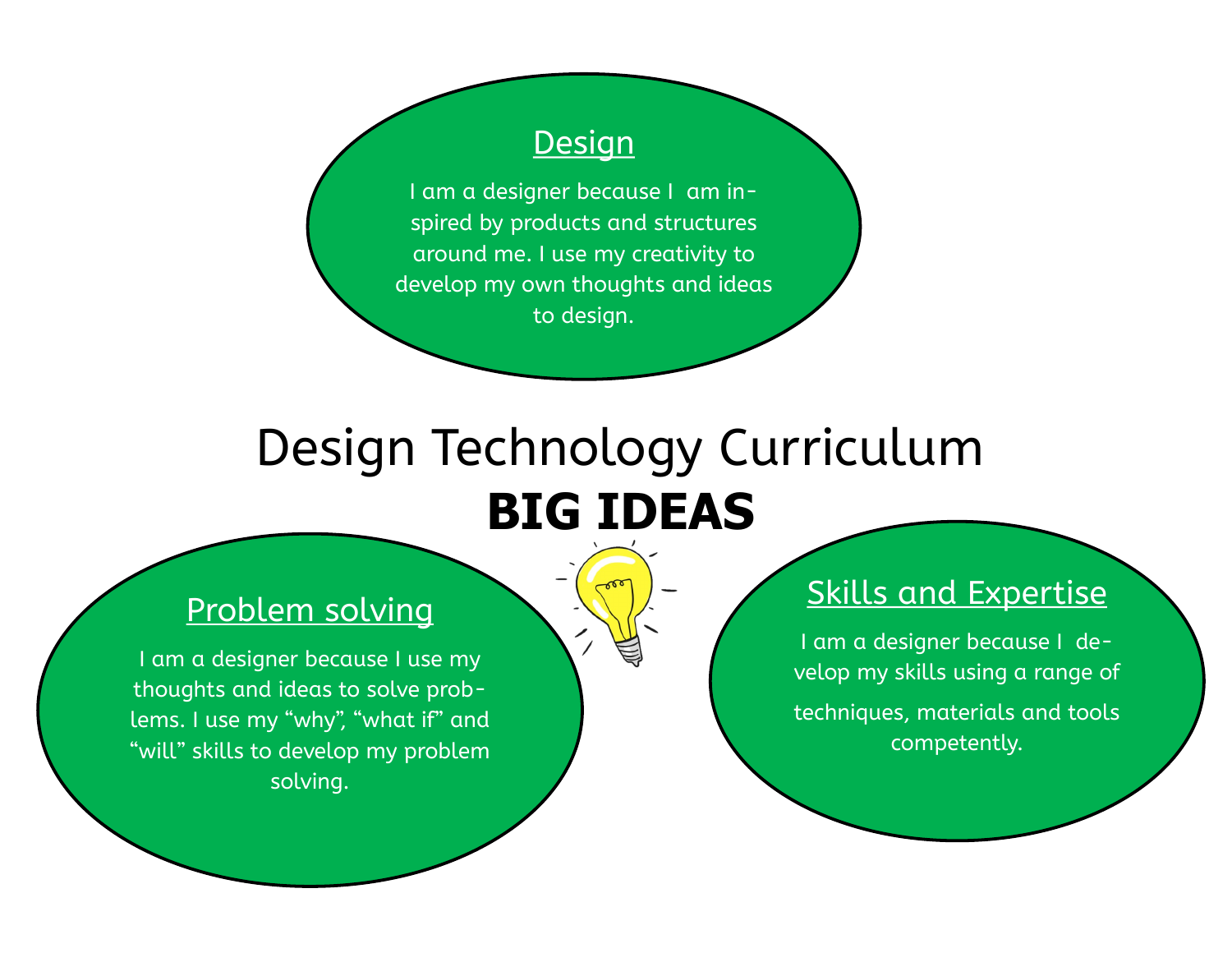

### Design Technology Curriculum

### BIG IDEAS: Teaching Approaches

| <b>BIG IDEA</b>        | <b>EYFS &amp; KS1</b>                                                                                                                                                                                               | KS <sub>2</sub>                                                                                                                                                                                            |  |  |
|------------------------|---------------------------------------------------------------------------------------------------------------------------------------------------------------------------------------------------------------------|------------------------------------------------------------------------------------------------------------------------------------------------------------------------------------------------------------|--|--|
| <b>DESIGN</b>          | Enjoy looking at designs and products made by<br>♦<br>craftspeople, architects, designers and chefs, finding<br>elements which inspire.                                                                             | Enjoy looking at designs and products made by craftspeople,<br>architects, designers and chefs. Discuss intention and reflect<br>upon their responses.                                                     |  |  |
|                        | Be given time and space to engage with the physical<br>♦<br>world to stimulate a design ideas (visiting, seeing,<br>holding, hearing).                                                                              | Examine the importance of design and what would be differ-<br>ent now had major architects and designers not followed their<br>design ideas? (link to history/science/geography).                          |  |  |
|                        |                                                                                                                                                                                                                     | Be given time and space to engage with the physical world to<br>stimulate a creative response (visiting, seeing, holding, hear-<br>ing), including found and manmade objects.                              |  |  |
|                        |                                                                                                                                                                                                                     |                                                                                                                                                                                                            |  |  |
| <b>PROBLEM SOLVING</b> | Encourage children to problem solve using their<br>$\Diamond$<br>"will", "why", "what if" skills whilst engaging with                                                                                               | Build on the problem solving skills developed in EYFS/KS1.<br>Add more challenge.                                                                                                                          |  |  |
|                        | them in their play.                                                                                                                                                                                                 | Develop questions to ask when designing and making                                                                                                                                                         |  |  |
|                        | Talk about their designs as they make them, thinking<br>about if their design is working outhow can it be                                                                                                           | products eg:                                                                                                                                                                                               |  |  |
|                        | improved?                                                                                                                                                                                                           | What would be the best joining mechanisms to use?                                                                                                                                                          |  |  |
|                        | Set challenges to develop adult directed problem<br>♦                                                                                                                                                               | How can it be strengthened?                                                                                                                                                                                |  |  |
|                        | solving.                                                                                                                                                                                                            | Children develop problem solving further, when working with<br>peers. Teamwork problem solving challenges should be devel-<br>oped.                                                                        |  |  |
| <b>SKILLS AND</b>      | Generate ideas through playful, open-ended, hands-<br>♦                                                                                                                                                             | Continue to generate ideas through space for playful making.<br>♦                                                                                                                                          |  |  |
| <b>EXPERTISE</b>       | on exploration of materials and tools.                                                                                                                                                                              |                                                                                                                                                                                                            |  |  |
|                        | Children should be taught to use a variety of tools<br>♦<br>and techniques following the tools skills progression                                                                                                   | Continue on the techniques and tools skills progression plan,<br>$\Diamond$<br>ensuring they are working towards competent, independent<br>tool use by the end of Y6.                                      |  |  |
|                        | plan.<br>A range of skills and techniques are developed during<br>♦<br>our life skills curriculum. Each year children should<br>sew, cook and take part in tool use through Forest<br>School and woodwork sessions. | A range of skills and techniques are developed during our life<br>skills curriculum. Each year children should sew and cook and<br>take part in tool use through Forest School and woodwork ses-<br>sions. |  |  |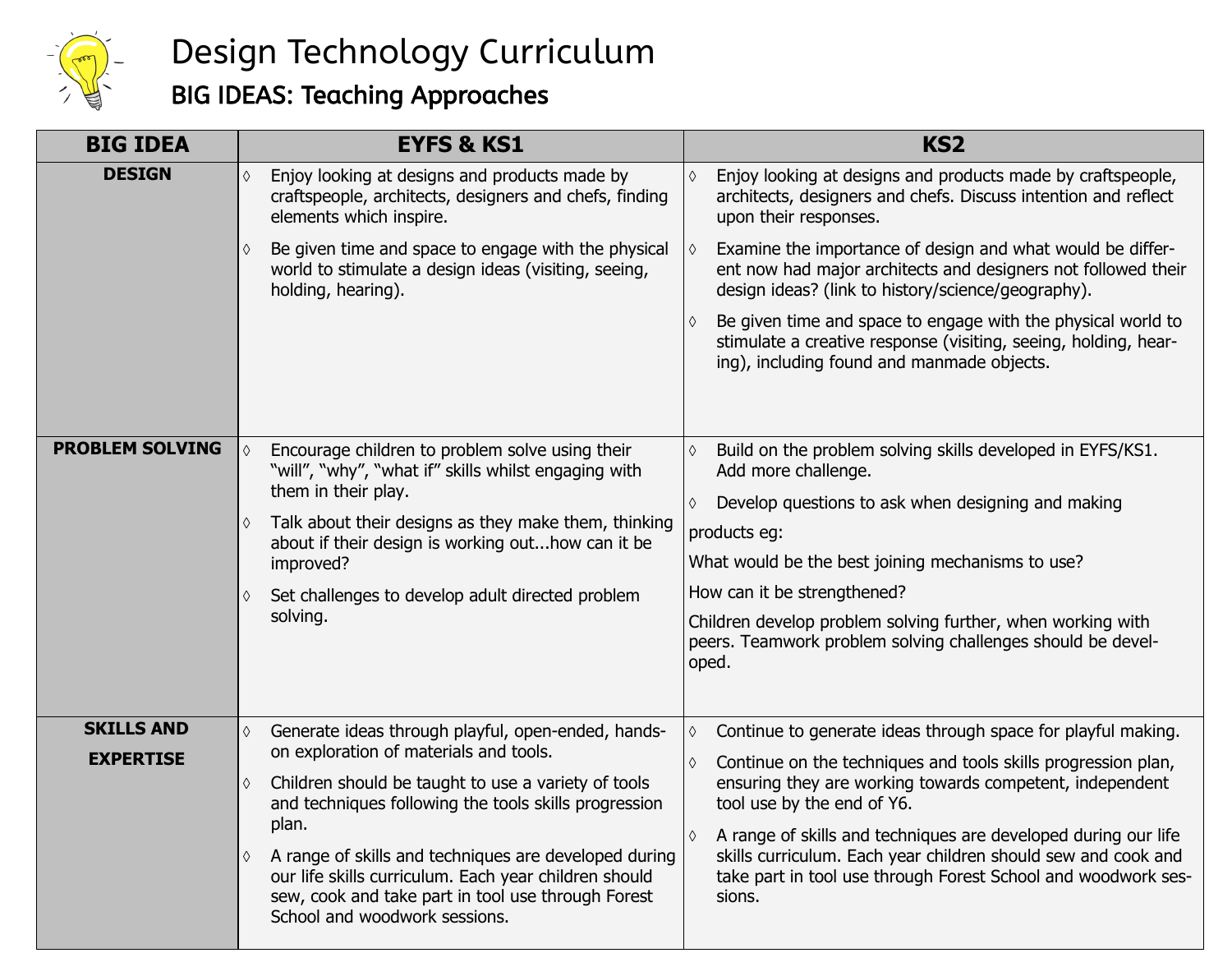

## Design Technology Curriculum Progression

| <b>Skills</b>                        | Year 1                                                                                                                                                                                                                                   | Year <sub>2</sub>                                                                                                                                                                                                                                                                                                                                                                                                      | Year <sub>3</sub>                                                                                                                                                                                                                                                                                                                                                                                                                  |  |
|--------------------------------------|------------------------------------------------------------------------------------------------------------------------------------------------------------------------------------------------------------------------------------------|------------------------------------------------------------------------------------------------------------------------------------------------------------------------------------------------------------------------------------------------------------------------------------------------------------------------------------------------------------------------------------------------------------------------|------------------------------------------------------------------------------------------------------------------------------------------------------------------------------------------------------------------------------------------------------------------------------------------------------------------------------------------------------------------------------------------------------------------------------------|--|
| <b>Evaluating</b><br><b>Products</b> | I know what a product is.<br>$\Diamond$<br>I can say what a product is for.<br>♦<br>Ican describe a product (who is it<br>for, what is made from, how is it<br>made, how it works).                                                      | I know the features of familiar products<br>♦<br>I can give reasons for some features<br>(colour, choice, material used and joining<br>technique).                                                                                                                                                                                                                                                                     | I can start to research and evaluate exist-<br>♦<br>ing products<br>I understand that products are designed<br>♦<br>for a purpose (e.g. a problem, an audi-<br>ence, an event                                                                                                                                                                                                                                                      |  |
| <b>Designing</b>                     | I can think of ideas and with help<br>$\Diamond$<br>can put them into practice.<br>I know what a design is.<br>♦<br>I can use pictures and words to de-<br>scribe what I want to do.                                                     | I can think of ideas and with help can put<br>them into practice.<br>know what a design is and its purpose.<br>I can use pictures and words to describe<br>what I want to do (materials, techniques,<br>features, mechanics and tools).                                                                                                                                                                                | I can think of ideas and plan what to do<br>♦<br>next, based on what I know about materi-<br>als and components.<br>I can select tools, techniques and materi-<br>♦<br>als.<br>I can explain my choices giving reasons.<br>♦                                                                                                                                                                                                       |  |
| <b>Construc-</b><br>tions            | I know what materials I can use for<br>$\Diamond$<br>my structure<br>I know what a join is.<br>♦<br>I can measure and mark out materi-<br>als<br>I can cut using scissors.<br>♦<br>I can follow instructions to make my<br>♦<br>product. | I know what materials and tools I can use<br>for my structure.<br>I know what a join is and can use one.<br>I can measure and mark out materials<br>with care and increasing accuracy.<br>I can cut materials safely (scissors, junior<br>hacksaw).<br>$\lozenge$ I am careful to make my work look as<br>neat as possible.<br>I have found out how to make materials<br>for my structure stronger (folding, rolling ) | can select and use appropriate materials.<br>I can use an appropriate join.<br>♦<br>I measure and mark out materials careful-<br>♦<br>ly and accurately (cm).<br>I can use scoring and folding to shape ma-<br>♦<br>terials accurately.<br>I can make cuts accurately (scissors and<br>♦<br>saws).<br>I can make holes accurately (drill, punch).<br>♦<br>I can use art skills to enhance the visual<br>♦<br>appeal of my product. |  |
| <b>Textiles</b>                      | I can describe textiles by the way<br>♦<br>they feel.<br>I can make a simple product from<br>textiles.<br>I can join fabrics using glue and run-<br>♦<br>ning stitch.<br>I can weave.<br>♦                                               | know that textiles have different proper-<br>♦<br>ties. $\square$<br>I can select the appropriate textile so that<br>it does the job I want it to.<br>I can alter a textile to make it stronger.<br>♦<br>can cut farbric using a template.<br>♦<br>I can join fabrics using running stitch.<br>♦                                                                                                                       | I can select the appropriate textile(s) for<br>♦<br>my product based on the properties of the<br>material.<br>I can measure, mark out and cut fabric.<br>♦<br>I can use sharp scissors accurately to cut<br>♦<br>textiles.<br>I can choose the best methods of joining<br>♦<br>fabrics in order to create a product which<br>is fit for purpose.                                                                                   |  |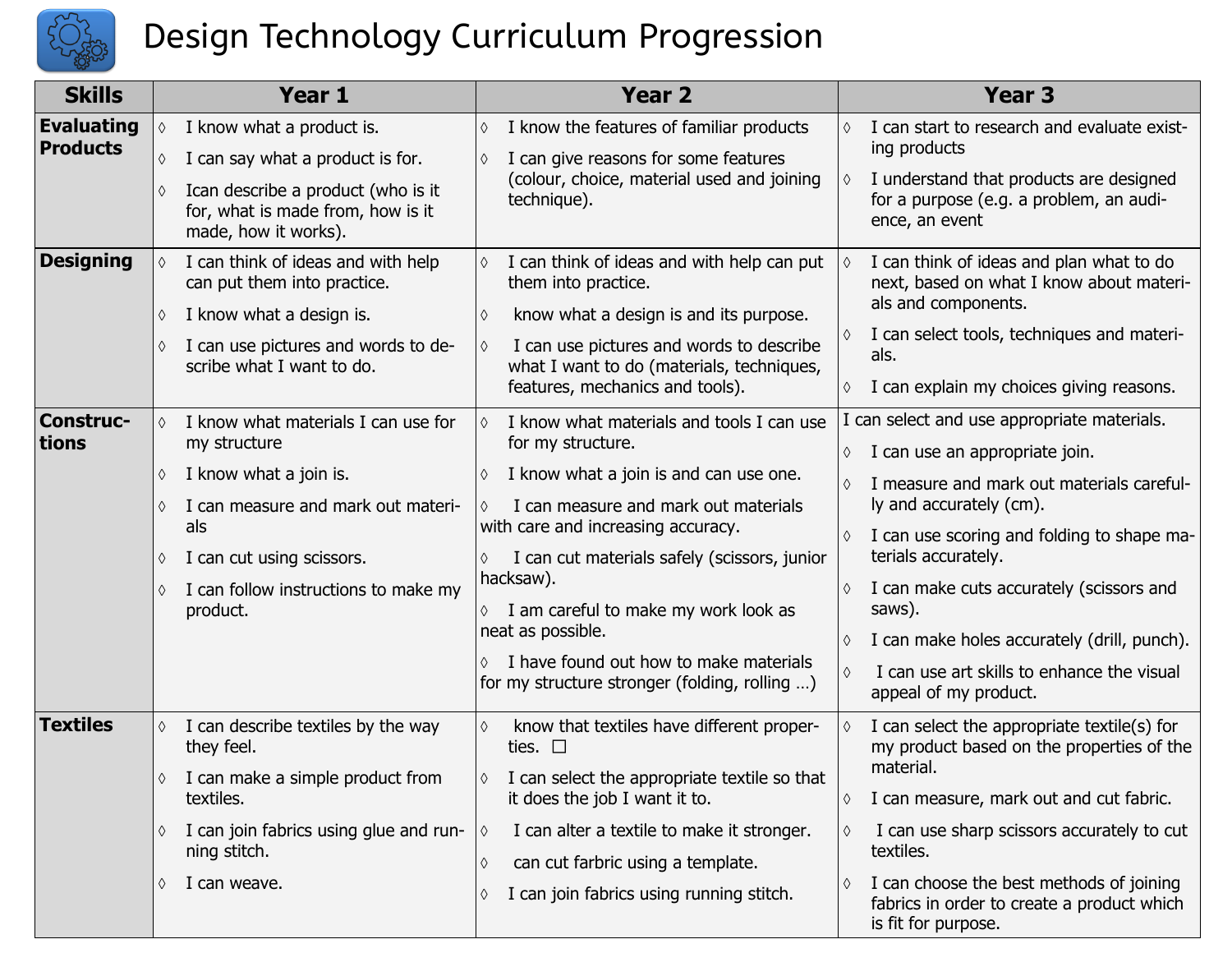| <b>Skills</b>             |            | Year 1                                                      |            | <b>Year 2</b>                                                            |            | Year <sub>3</sub>                                                         |
|---------------------------|------------|-------------------------------------------------------------|------------|--------------------------------------------------------------------------|------------|---------------------------------------------------------------------------|
| <b>Cooking</b>            | $\Diamond$ | I can use a knife safely.                                   | $\Diamond$ | I can use a variety of utensils safely.                                  | ♦          | I can select ingredients based on a reci-                                 |
| and Nutri-<br><b>tion</b> | $\Diamond$ | I can mix and combine ingredients.                          | $\Diamond$ | I can follow a simple recipe.                                            |            | pe.                                                                       |
|                           | ♦          | I am aware of hygiene for cooking.                          |            | I can measure and combine ingredients in                                 | ♦          | I can work in a safe, hygienic way.                                       |
|                           | ♦          | I can explain how some things are                           |            | various ways.                                                            | ♦          | I can measure out my ingredients.                                         |
|                           |            | dangerous to eat raw.                                       | ♦          | I can apply hygiene rules to cooking.                                    |            | I understand what is healthy and un-<br>healthy.                          |
|                           | ♦          | I can explain what a recipe is.                             |            | I can use explain how some foods are<br>made and some are natural.       | ♦          | I can combine two cooking processes to                                    |
|                           | ♦          | I can explain how heat changes food.                        |            | I can explain what the food groups are.                                  |            | make a product.                                                           |
|                           | ♦          | I can make a simple snack.                                  | ♦          | I know where some foods come from.                                       | ♦          | I know where food comes from.                                             |
|                           |            |                                                             |            |                                                                          | ♦          | I can prepare a healthy lunch.                                            |
|                           |            |                                                             |            | I can describe different cooking methods.                                |            |                                                                           |
| <b>Evaulating</b>         |            |                                                             |            | I can prepare a healthy snack/breakfast.                                 |            | I talk about my own and others' work                                      |
|                           | $\Diamond$ | I can talk about my own work<br>(features, design, opinion) | ♦          | I talk about my own and others' work<br>(features, design, opinion).     | $\Diamond$ | (features, design, opinion).                                              |
|                           | ♦          | I describe how my product works                             | ♦          | I can explain why I chose certain materi-<br>als, techniques and tools.  | $\Diamond$ | I can explain why I chose certain materi-<br>als, techniques and tools.   |
|                           |            |                                                             |            | I describe how my product works.                                         | ♦          | I can say what I would do to improve my<br>product.                       |
| Knowledge                 | $\Diamond$ | I know what a designer does.                                |            | I know the names and the products of                                     |            |                                                                           |
| of design-<br>ers         | $\Diamond$ | I give my opinion on a product.                             |            | some British designers.                                                  | ♦          | I know some designers from history.                                       |
|                           |            |                                                             |            | I can say what I like and dislike about the<br>product and the designer. |            | I can talk about some of the tools, tech-<br>niques used by the designer. |
|                           |            |                                                             |            |                                                                          |            |                                                                           |
|                           |            |                                                             |            |                                                                          |            |                                                                           |
|                           |            |                                                             |            |                                                                          |            |                                                                           |
|                           |            |                                                             |            |                                                                          |            |                                                                           |
|                           |            |                                                             |            |                                                                          |            |                                                                           |
|                           |            |                                                             |            |                                                                          |            |                                                                           |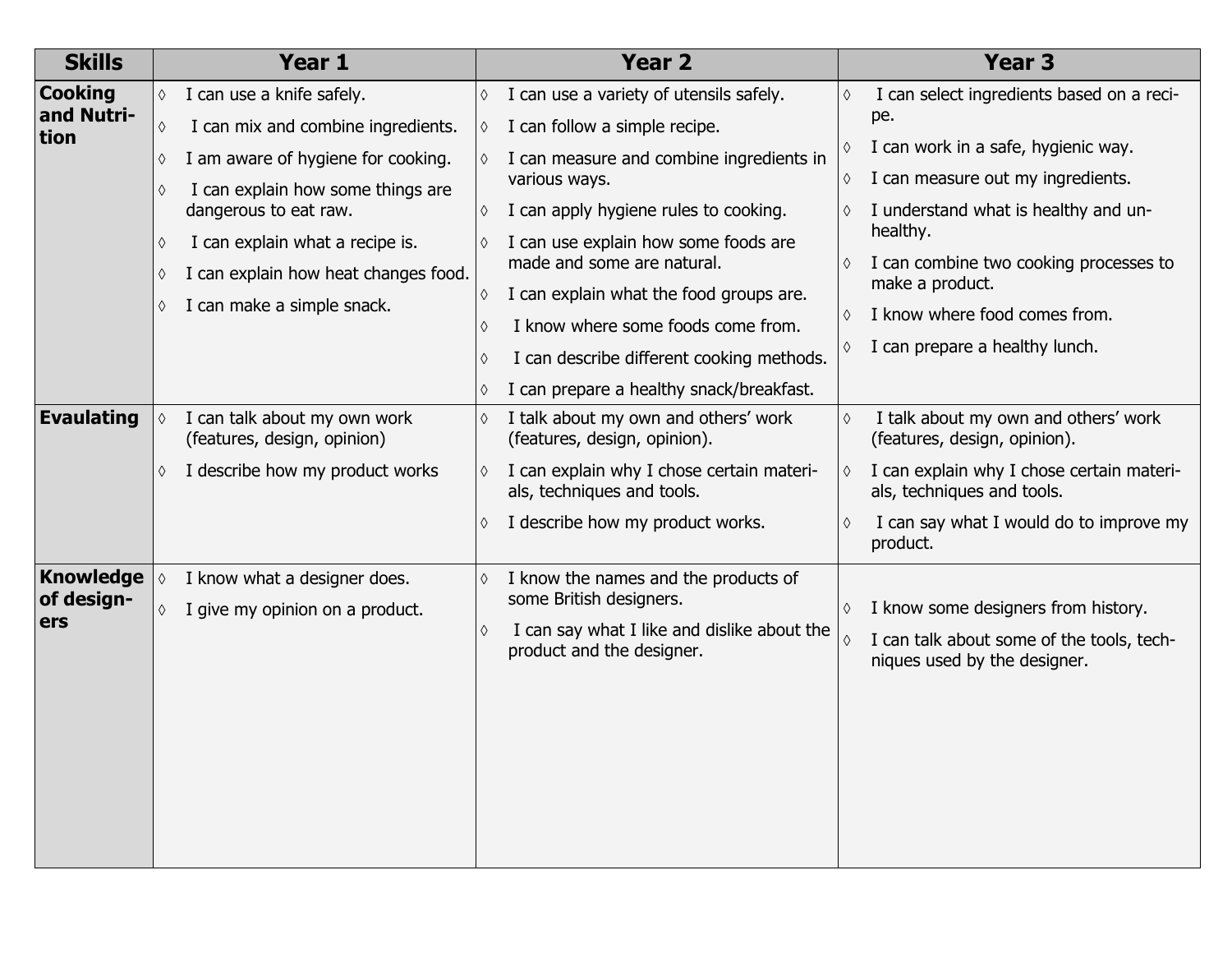| <b>Skills</b>                        | Year 4                                                                                                                          | Year 5                                                                                                                                                         | Year <sub>6</sub>                                                                                                                                                  |
|--------------------------------------|---------------------------------------------------------------------------------------------------------------------------------|----------------------------------------------------------------------------------------------------------------------------------------------------------------|--------------------------------------------------------------------------------------------------------------------------------------------------------------------|
| <b>Evaluating</b><br><b>Products</b> | I can research and evaluate existing<br>products to inform me in my own<br>planning.<br>I understand that products are de-<br>♦ | I can research and evaluate existing<br>$\Diamond$<br>products giving reasons for the decisions<br>of the designers (materials, design, tools,<br>techniques). | I can research and evaluate existing prod-<br>$\Diamond$<br>ucts giving reasons for the decisions of the<br>designers (materials, design, tools, tech-<br>niques). |
|                                      | signed for a purpose (e.g. a prob-<br>lem, an audience, an event).                                                              | I can use the ideas from current design-<br>♦<br>ers to help me with my own.                                                                                   | I can adapt the ideas from current designers<br>to help me with my own.                                                                                            |
| <b>Designing</b>                     | I can think of ideas and plan what<br>to do next, based on what I know<br>about materials and components.                       | I can use my knowledge of design, de-<br>$\Diamond$<br>signers and further research to help influ-<br>ence my own design.                                      | I can use my knowledge of design designers<br>and further research to help influence my<br>own design.                                                             |
|                                      | I can select the appropriate tools,<br>♦<br>techniques and materials explaining                                                 | I can create models to show aspects of<br>♦<br>my design.                                                                                                      | I can create models or prototypes to show<br>aspects of my design.                                                                                                 |
|                                      | my choices.                                                                                                                     | I can produce step by step plans.<br>♦                                                                                                                         | I can produce step by step plans.                                                                                                                                  |
|                                      | I can communicate my ideas using<br>♦<br>labelled sketches giving reasons for                                                   | I can come up with solutions to problems                                                                                                                       | I can use computer aided design.<br>$\Diamond$                                                                                                                     |
|                                      | my choices.<br>I can produce step by step plans.<br>♦                                                                           | as they happen.                                                                                                                                                | I can come up with solutions to problems as<br>they happen.                                                                                                        |
| <b>Construc-</b><br>tions            | I can select and use appropriate<br>$\Diamond$<br>materials, joins, folds and tech-<br>niques.                                  | can select from a variety of materials<br>♦<br>best suited to my design.<br>I can measure using cm, mm.<br>♦                                                   | I can test my construction methods<br>(materials, cuts, folds, joins) using a proto-<br>type.                                                                      |
|                                      | I can make cuts and holes accurate-<br>ly and precisely.                                                                        | I can shape products accurately and pre-<br>cisely.                                                                                                            | I can measure accurately using cm, mm.<br>I can shape products accurately and pre-                                                                                 |
|                                      | I can join materials to make prod-<br>♦<br>ucts using both permanent and tem-<br>porary fastenings.                             | I can make cuts accurately and reject<br>pieces that are not accurate.                                                                                         | cisely.<br>I can make cuts accurately and reject pieces                                                                                                            |
|                                      | My methods of working are increas-<br>♦<br>ingly precise aiming for a high quali-                                               | My joins are strong and stable, giving ex-<br>tra strength to my products. Some joins                                                                          | that are not accurate and improve my tech-<br>nique.                                                                                                               |
|                                      | ty finish.                                                                                                                      | are flexible.                                                                                                                                                  | My methods of working are precise so that<br>products have a high quality finish.                                                                                  |
|                                      | I can use art skills to enhance the<br>visual appeal of my product bearing<br>in mind the purpose and audience.                 | My methods of working are precise so<br>that products have a high quality finish.                                                                              |                                                                                                                                                                    |
| <b>Textiles</b>                      | I can consider the advantages and<br>$\Diamond$<br>disadvantages of material for a<br>product.                                  | I can experiment with a range of materi-<br>♦<br>als until I find the most appropriate mate-<br>rial for the job.                                              | I can experiment with a range of materials<br>until I find the right mix of affordability, ap-<br>peal and appropriateness for the job.                            |
|                                      | I can create and use a template or<br>♦<br>pattern to create an accurate prod-<br>uct.                                          | I can mark out using my own patterns<br>♦<br>and templates.                                                                                                    | My products have an awareness of commer-<br>cial appeal.                                                                                                           |
|                                      |                                                                                                                                 | I can join textiles to make a durable and                                                                                                                      | I can mark out using my own patterns and<br>$\wedge$                                                                                                               |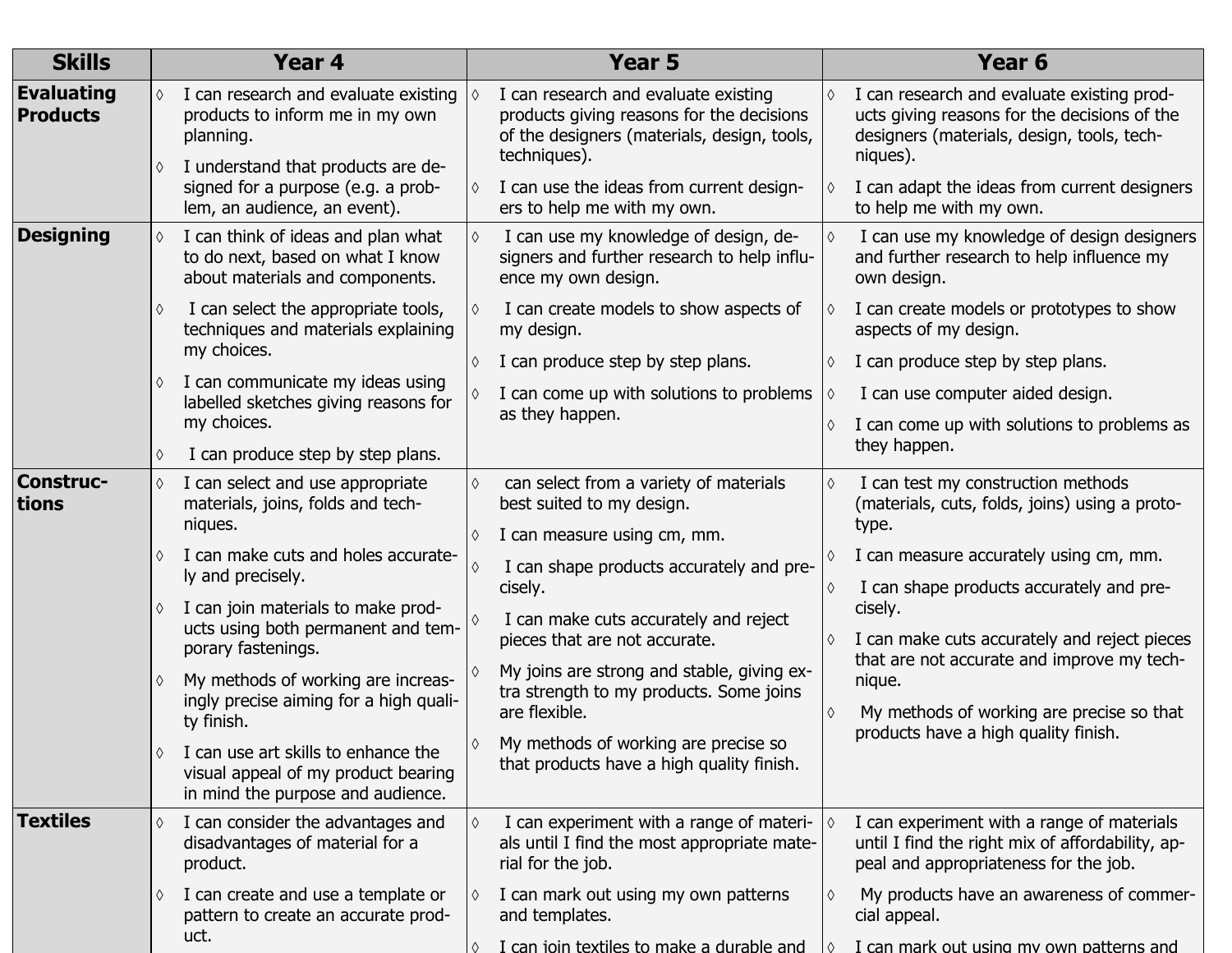| <b>Skills</b>                     |                                                         | Year 4                                                                                                    |            | Year 5                                                                                                       |           | Year <sub>6</sub>                                                                                                                        |
|-----------------------------------|---------------------------------------------------------|-----------------------------------------------------------------------------------------------------------|------------|--------------------------------------------------------------------------------------------------------------|-----------|------------------------------------------------------------------------------------------------------------------------------------------|
| <b>Textiles</b>                   | $\Diamond$                                              | I can consider the advantages and<br>disadvantages of material for a<br>product.                          | ♦          | I can experiment with a range of materi-<br>als until I find the most appropriate mate-<br>rial for the job. |           | I can experiment with a range of materials<br>until I find the right mix of affordability, ap-<br>peal and appropriateness for the job.  |
|                                   |                                                         | I can create and use a template or<br>pattern to create an accurate prod-                                 |            | I can mark out using my own patterns<br>and templates.                                                       |           | My products have an awareness of commer-<br>cial appeal.                                                                                 |
|                                   | ♦                                                       | uct.<br>I can use stitching to help create a                                                              | ♦          | I can join textiles to make a durable and<br>desirable product using a variety of stich-                     |           | I can mark out using my own patterns and<br>templates adapting them if needed.                                                           |
|                                   |                                                         | product that is sturdy and fit for<br>purpose.                                                            |            | es.<br>I can combine art skills to add colour and<br>texture to my work.                                     |           | I can combine stitching with art skills to add<br>colour and texture to my work                                                          |
| <b>Designing</b>                  |                                                         | I can think of ideas and plan what<br>to do next, based on what I know<br>about materials and components. | $\Diamond$ | I can use my knowledge of design, de-<br>signers and further research to help influ-<br>ence my own design.  |           | I can use my knowledge of design designers<br>and further research to help influence my<br>own design.                                   |
|                                   | ♦                                                       | I can select the appropriate tools,<br>techniques and materials explaining                                |            | I can create models to show aspects of<br>my design.                                                         | ♦         | I can create models or prototypes to show<br>aspects of my design.                                                                       |
|                                   |                                                         | my choices.                                                                                               | ♦          | I can produce step by step plans.                                                                            | ♦         | I can produce step by step plans.                                                                                                        |
|                                   |                                                         | I can communicate my ideas using<br>labelled sketches giving reasons for                                  |            | I can come up with solutions to problems                                                                     | ♦         | I can use computer aided design.                                                                                                         |
|                                   |                                                         | my choices.                                                                                               |            | as they happen.                                                                                              | ♦         | I can come up with solutions to problems as                                                                                              |
|                                   |                                                         | I can produce step by step plans.                                                                         |            |                                                                                                              |           | they happen.                                                                                                                             |
| <b>Mechanics</b><br>and electrics |                                                         | I can investigate wheels, axels,<br>turning mechanisms, hinges and                                        | ♦          | I can explain the application of mecha-<br>nisms to create movement.                                         |           | I have chosen components that can be con-<br>trolled by switches or by ICT equipment.                                                    |
|                                   |                                                         | simple levers.                                                                                            | ♦          | I can use simple circuits to either illumi-                                                                  |           | My product is improved after testing.                                                                                                    |
| ♦<br>♦<br>♦                       | I can explain how the mechanism in<br>my product works. | nate or create motion.                                                                                    |            | I can use my science skills (resistance, bat-                                                                |           |                                                                                                                                          |
|                                   |                                                         | ♦<br>I can choose and make a mecha-<br>nism to create movement.<br>I can combine a number of compo-       |            | I can make a product that uses both elec-<br>trical and mechanical components.                               |           | teries in series or parallel, variable resistance<br>to dim lights or control speed) to alter the                                        |
|                                   |                                                         |                                                                                                           |            | My product has a good finish so that a                                                                       |           | way my electrical products behave.                                                                                                       |
|                                   |                                                         |                                                                                                           |            | user will find it both useful and attractive.                                                                |           | I can use precise electrical connections.                                                                                                |
|                                   |                                                         | nents well in my product.                                                                                 |            |                                                                                                              | $\bullet$ | I can explain mechanical movement using<br>hydraulics and pneumatics.                                                                    |
|                                   |                                                         |                                                                                                           |            |                                                                                                              |           | I can use other DT skills to create housings<br>for my mechanical components. My product<br>is well finished in a way that would appeal. |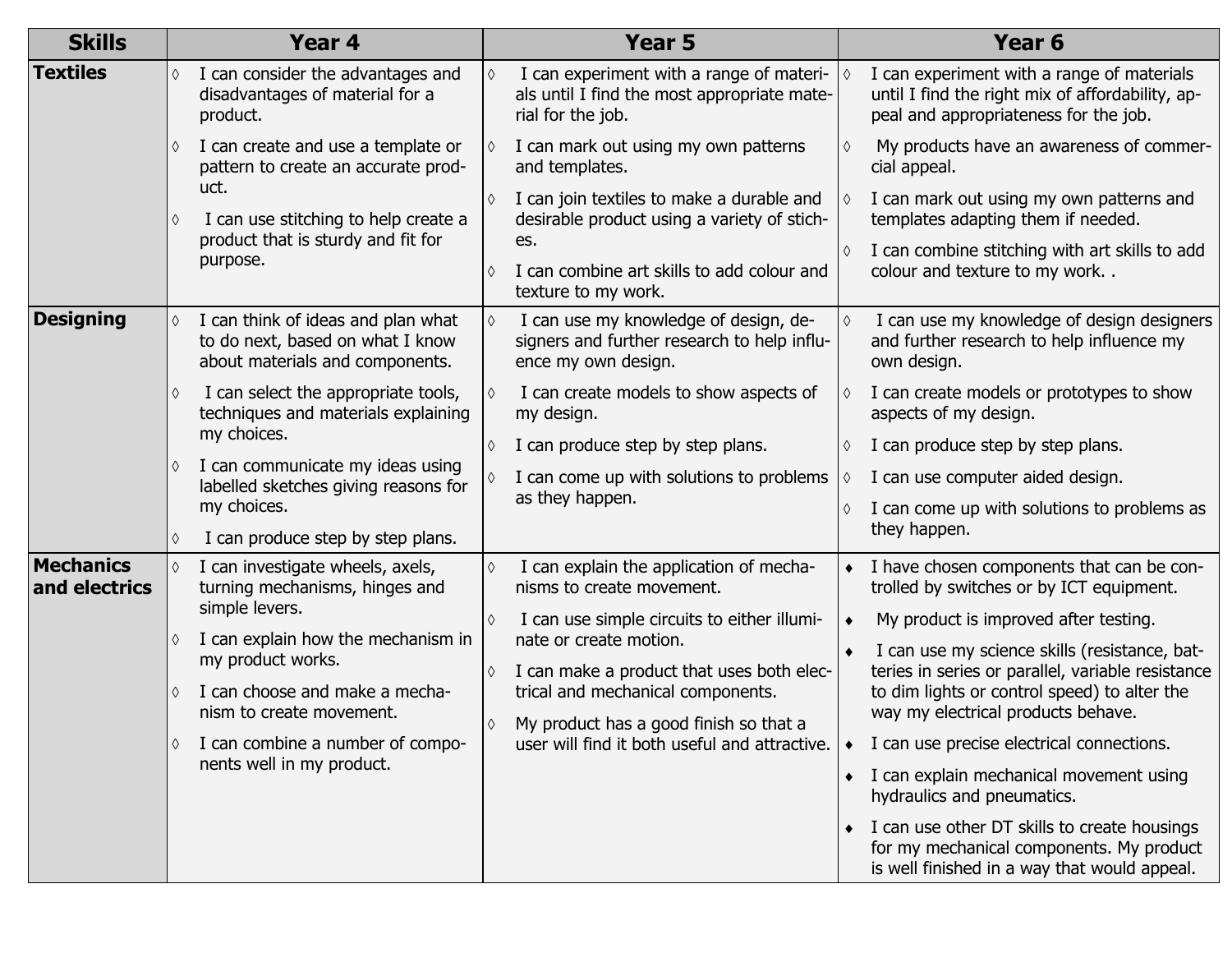| <b>Skills</b>                            |                 | Year 4                                                                                                                 |                    | Year 5                                                                                                             |   | Year <sub>6</sub>                                                                          |
|------------------------------------------|-----------------|------------------------------------------------------------------------------------------------------------------------|--------------------|--------------------------------------------------------------------------------------------------------------------|---|--------------------------------------------------------------------------------------------|
| <b>Cooking and</b><br><b>Nutrition</b>   | ♦               | I can select ingredients for my prod-<br>uct with reasons.                                                             | $\overline{\circ}$ | I can explain why I need certain food<br>types and select ingredients based on                                     | ♦ | I know where different crops can be found<br>around the world.                             |
|                                          | ♦               | I can work in a safe, hygienic way.                                                                                    |                    | this.                                                                                                              | ♦ | I can understand carbon footprint.                                                         |
|                                          | $\Diamond$      | can use mathematical skills to<br>measure out my ingredients.                                                          | ♦                  | I can work safely and hygienically.<br>I know about local produce and seasonal-                                    |   | I know different cultures have different diets<br>and how these have influenced our diet.  |
|                                          | ♦               | I can follow steps in a recipe using                                                                                   |                    | ity.                                                                                                               | ♦ | I can work safely and hygienically.                                                        |
|                                          |                 | different methods (combining, melt-<br>ing, boiling and baking).                                                       |                    | I understand food choices (veganism,<br>vegetarianism) and food intolerances.                                      | ♦ | I can follow several processes in a recipe.                                                |
|                                          | ♦               | I can explain why we need a healthy $\Diamond$<br>diet.                                                                |                    | I can follow several processes in a reci-<br>pe.                                                                   |   | I can adapt my recipe based on my audi-<br>ence and taste.                                 |
|                                          | ♦               | I can use my knowledge of the food<br>groups to plan and prepare a<br>healthy lunch.                                   |                    | I can use my knowledge of the food<br>groups to plan and prepare a healthy din-<br>ner.                            | ♦ | I can use my knowledge of the food groups<br>to plan and prepare a balanced dinner.        |
| <b>Evaluating</b>                        | $\Diamond$      | I can identify what is working well<br>and what can be improved (this is<br>during the make as well as at the<br>end). | $\Diamond$         | I can reflect on my designs and develop<br>them bearing in mind the way they will<br>be used (during the process). |   | I can reflect on my designs and adapt them<br>based on testing and a prototype.            |
| Knowledge of $\cdot$<br><b>Designers</b> |                 | I know some international design-<br>ers.                                                                              |                    | I can compare and contrast the work of<br>different designers.                                                     |   | I know how key events and individuals have<br>influenced the world (in terms of products). |
|                                          | $\blacklozenge$ | I can explain why a product is ap-<br>pealing.                                                                         | $\bullet$          | I can give reasons for the decisions made<br>by the designer.                                                      |   | I start to think of new products and innovate<br>my own ideas.                             |